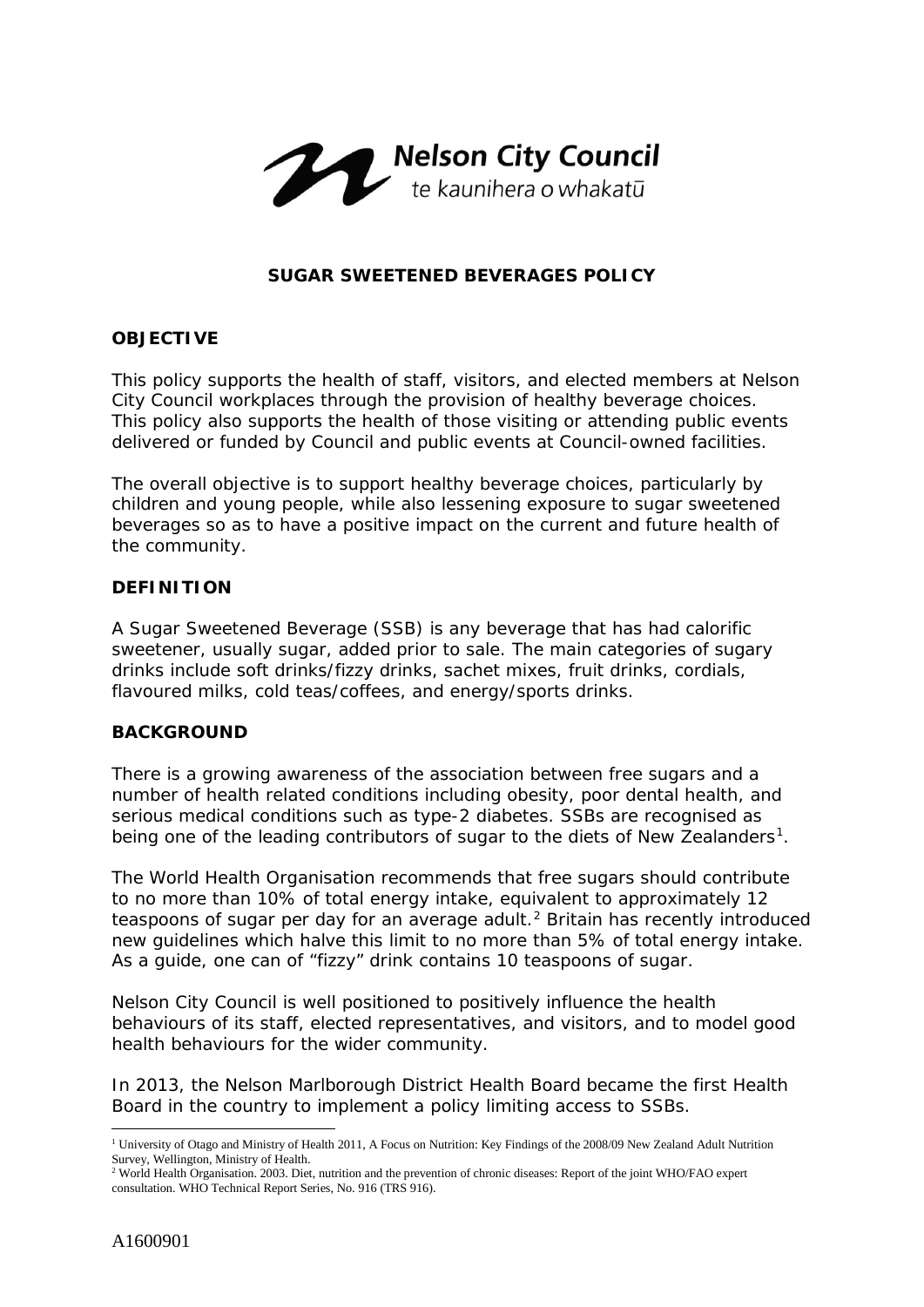Nelson City Council supported this initiative by preparing this Policy on Sugar Sweetened Beverages and through a Council resolution on 28 August 2014 that *'All vendors and events operating on Council-owned properties be encouraged to exclude the sale or provision of sugar sweetened beverages from their operations*.'

Following the adoption of this Policy, Council was involved in further implementation by working with community partners to encourage them to take similar steps voluntarily. The community response has been positive.

Further amendments have been made to the Policy to extend it to ensure that improvements continue to be made towards supporting and encouraging healthy drink choices in Nelson.

# **PRINCIPLES**

This policy is based on the following principles:

- Nelson City Council is a role model for the community and supports initiatives that have the potential to impact positively on the health of the community.
- Nelson City Council is a workplace which is concerned for the wellbeing of its staff and considers that it is important to create an environment that makes healthy drink choices the easier choice, not only for staff, but also for elected members and visitors.
- Nelson City Council encourages and supports the community to make healthy drink choices the easier choice.

# **HEALTHY BEVERAGE POLICY**

#### Council workplaces

1. Council will ensure that when providing beverages which it has purchased to staff, volunteers, elected members and visitors, only those which are permitted under this policy will be available for consumption at all Council workplaces.

#### Public events primarily focussed on children, where Council provides funding

- 2. Where the event is delivered by Council, beverages not permitted under this policy will not be sold or provided.
- 3. Where Council is the principal sponsor for the event, contracts for funding will require that beverages not permitted under this policy are not provided using Council funds. Council will encourage event organisers to make healthy drink choices the easier choice and to exclude the sale or provision of beverages not permitted under this policy from their event operations.
- 4. Where Council provides funding, but is not the principal sponsor of the event, Council will encourage event organisers to make healthy drink choices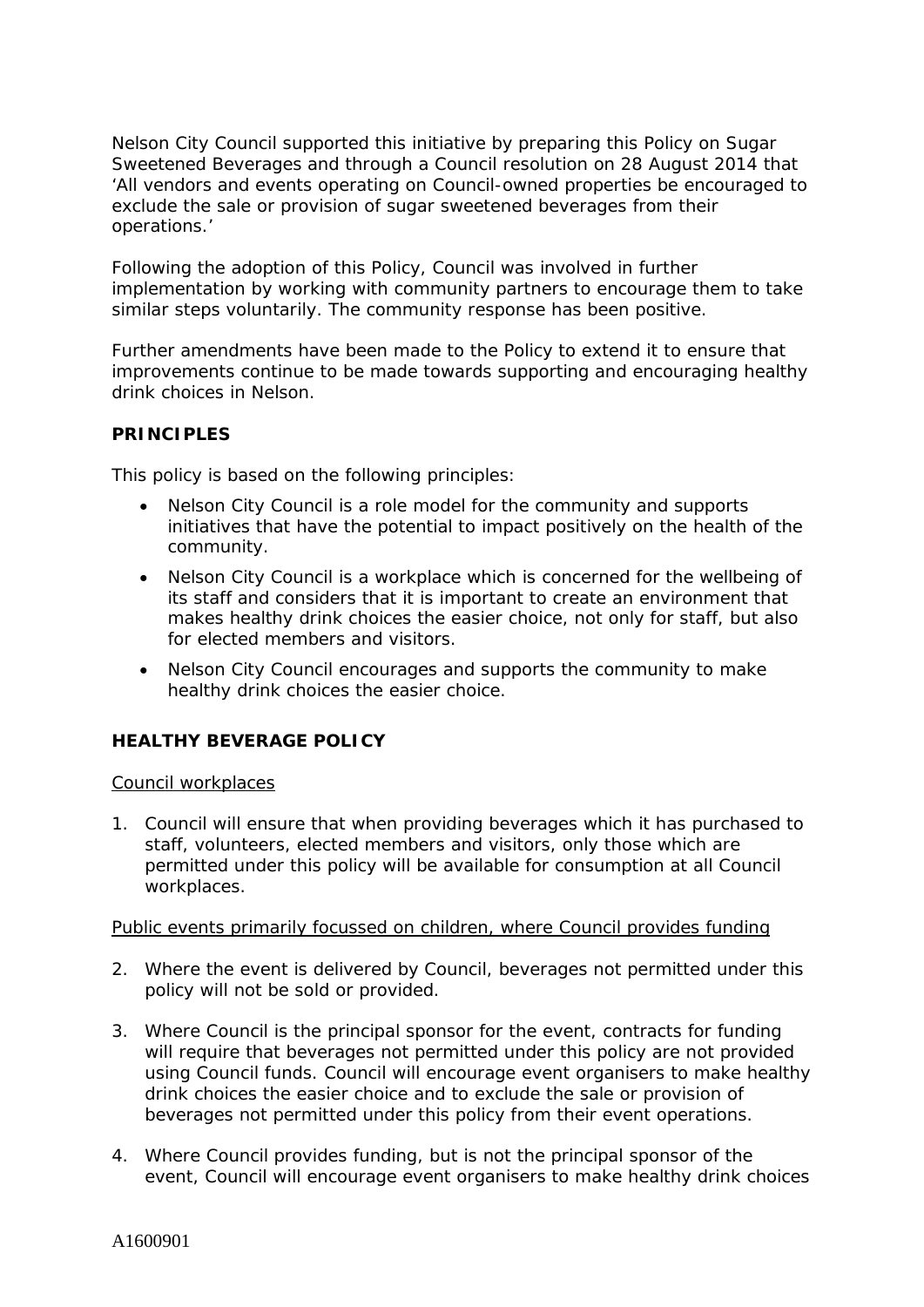the easier choice and to exclude the sale or provision of beverages not permitted under this policy from their event operations.

# Events where Council contracts Nelmac to provide the Nelmac Water Tanker

5. At events where Council contracts Nelmac to provide free water through the Nelmac Water Tanker, event organisers will be encouraged to make healthy drink choices the easier choice and to exclude the sale or provision of beverages not permitted under this policy from their operations.

# Events at Council-owned facilities $3$

- 6. All vendors and public events operating at Council-owned facilities will be encouraged to exclude the sale or provision of beverages not permitted under this policy from their operations.
- 7. Encouragement of adherence to the policy will be included in the hire agreement for venues.

# Vending machines

8. Vending machines at Council-owned facilities will provide only those beverages permitted under this policy.

#### **Other**

- 9. Information related to this policy including a list of healthy beverage choices and information related to why this policy has been implemented, will be available on Council's website. Links will also be provided to relevant information including health information. This will assist other organisations and businesses in Nelson who wish to follow Council's lead and develop their own policies.
- 10. Council will continue to identify further opportunities to influence choices in the consumption of healthy beverages.

# **OUTSIDE OF POLICY SCOPE**

This policy does not apply to hot beverages (tea, coffee or milo), beverages that are already subject to an age restriction, or to beverages that are brought from home for personal use or to share for personal celebrations.

This policy does not apply to private events held at Council-owned facilities.

This policy does not apply to lessees at Council-owned facilities.

# **HEALTHY BEVERAGE CHOICES**

<span id="page-2-0"></span><sup>&</sup>lt;sup>3</sup> Note, this policy does not apply to lessees at Council-owned facilities such as the café at Founders.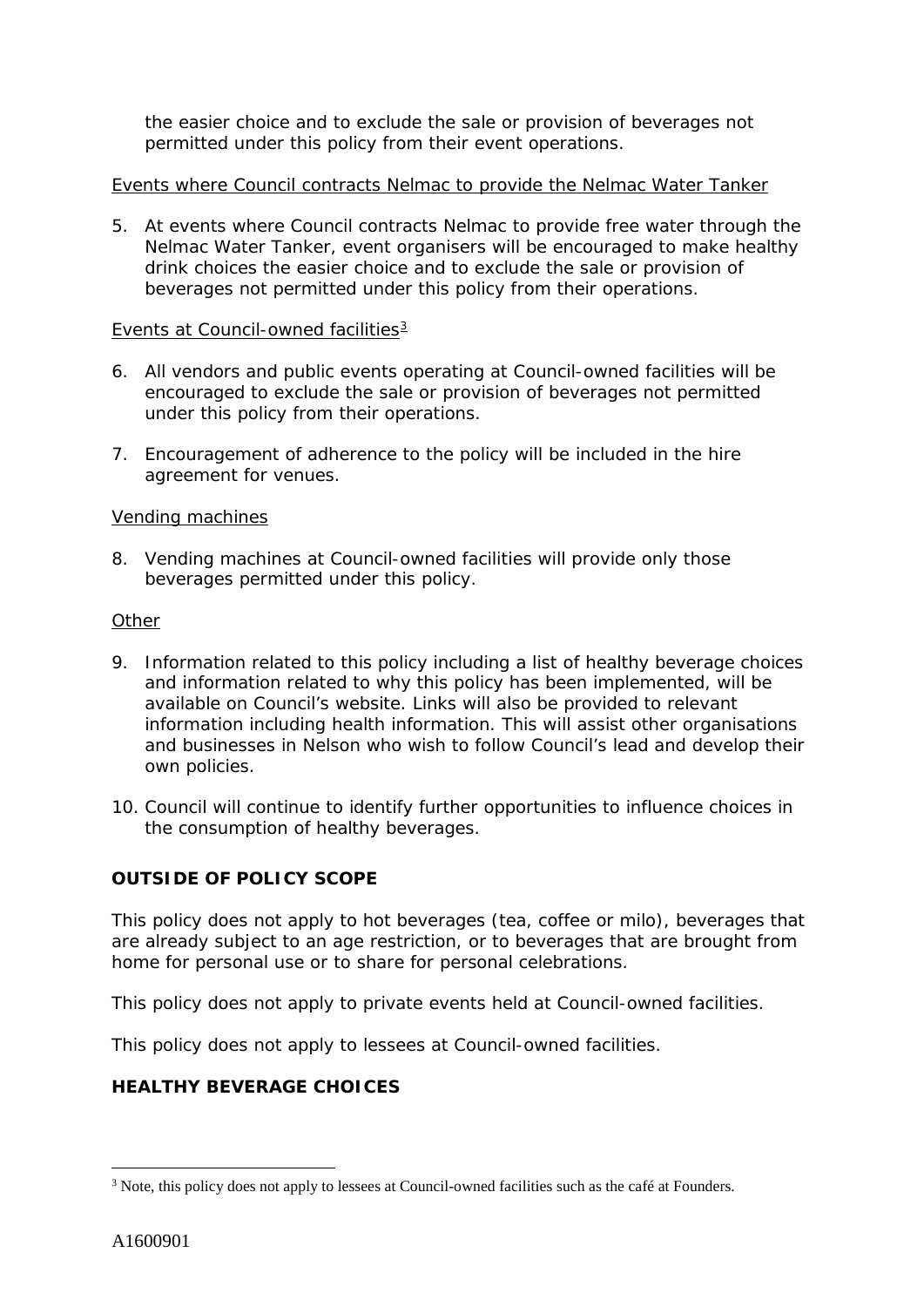The following beverages are accepted as alternative choices and are supported under this policy:

- Water
- 100% Fruit Juice
- Unsweetened milk
- Artificially sweetened or zero sugar soft drinks.